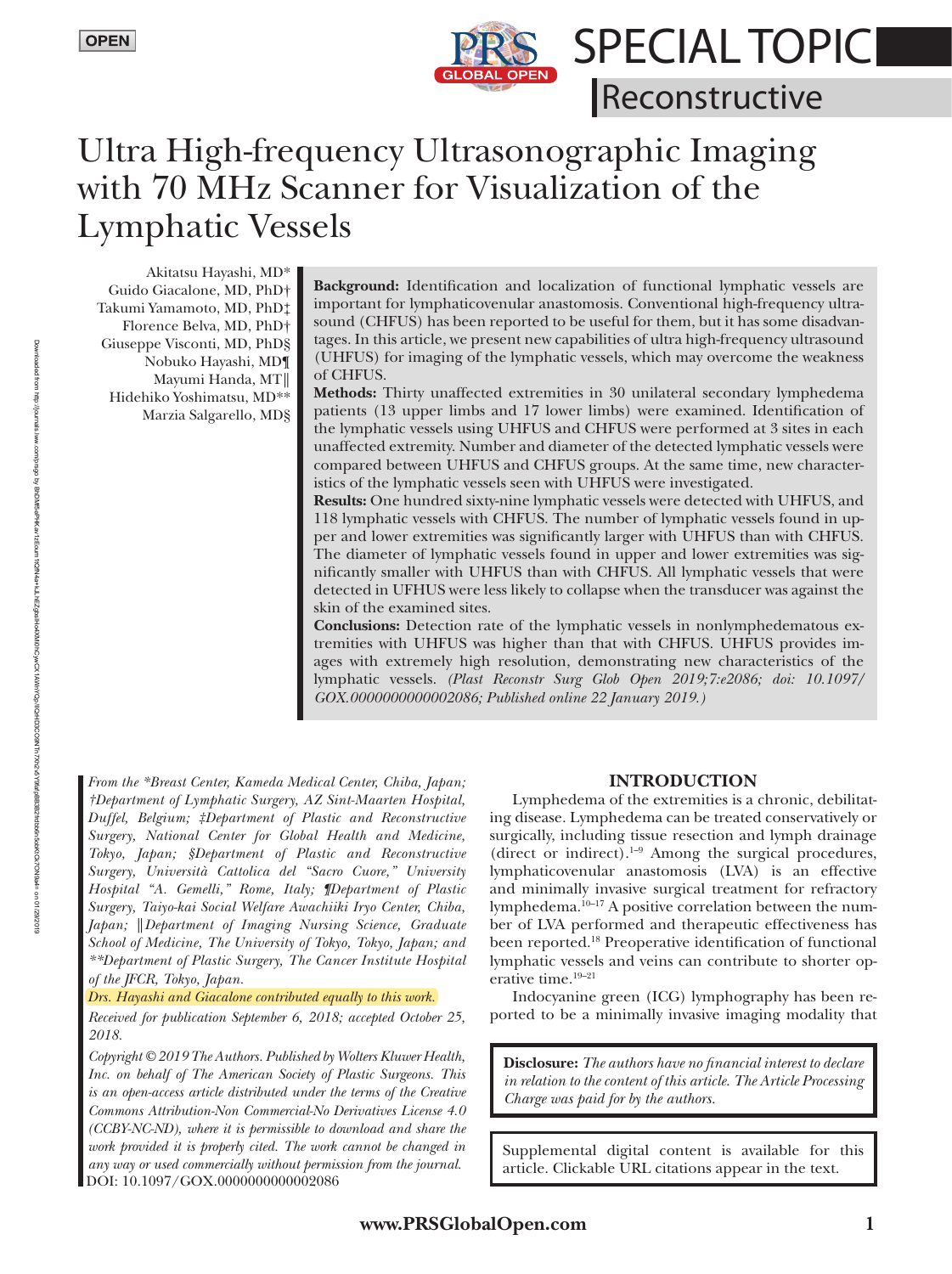can not only evaluate the severity of lymphedema but also determine the location of the lymphatic vessels as linear patterns.<sup>16,22-24</sup> However, ICG lymphography cannot visualize lymphatic flow that is masked beneath dermal backflow patterns, particularly in stardust and diffuse patterns, in the extremities affected with severe lymphedema.<sup>25</sup> ICG lymphography also requires ICG injection before the examination, which cannot be performed on patients who are allergic to iodine. For detection of lymphatic vessels in a region masked by dermal backflow pattern or in patients with allergic reactions to ICG, conventional high-frequency ultrasound (CHFUS) has been reported to be useful as a substitute for ICG lymphography even in the limbs severely affected by lymphedema.<sup>19,20</sup> Ultrasound-guided detection of lymphatic vessels for lymphedema results in more effective LVA surgery.<sup>20</sup>

Disadvantages of this CHFUS system with an upper frequency of 15–18 MHz are that it is highly operator dependent and that it is difficult to distinguish the lymphatic vessels with the subcutaneous veins or the nerves when the lymphatic vessels are smaller than 0.3mm.<sup>20</sup> Precise imaging of small anatomical structures is often difficult with conventional ultrasound. Recent developments in ultra high-resolution ultrasound systems provide frequencies as high as 70 MHz and capability resolution as fine as 30 μm, which could allow more precise imaging of small anatomical structures. Ultra high-frequency ultrasound (UHFUS) may allow for more accurate imaging of the lymphatic vessels and provide valuable and new information in detection of the lymphatic vessels.

In this study, we investigated the performance of UH-FUS in detecting the lymphatic vessels compared with **CHFUS** 

# **PATIENTS AND METHODS**

We examined 30 patients with unilateral lymphedema of the extremities (13 unilateral upper limb lymphedema and 17 unilateral lower limb lymphedema) at the Department of Lymphatic Surgery, AZ Sint-Maarten Hospital. In each patient, we investigated the healthy side using 2 types of ultrasonography. There were 25 women and 5 men whose average age was 55.7 years (range, 36–74 years) and the average body mass index 25.4 (range, 21.2–32.8). No patient had potential allergic reaction to ICG. This study was conducted under the institutional ethical review board. All patients provided written informed consent for participation in this retrospective observational study.

#### **Detection of the Lymphatic Vessel Using Ultrasound**

Identification and marking of the lymphatic vessels using UHFUS and CHFUS were performed at 3 fixed sites in each unaffected extremity. The lymphatic vessels of the upper extremity were identified in distal one-third of the volar aspect of forearm, proximal one-third of the dorsal aspect of forearm, and distal one-third of the volar aspect of upper arm. The lymphatic vessels of the lower extremity were identified in middle one-third of the medial aspect of the lower leg, distal one-third of the posterior aspect of the lower leg, and distal one-third of the medial aspect of the thigh. The following ultrasonographic findings from previous studies were used for identification of the lymphatic vessels: (1) intermittent homogeneous, hypoechoic, and specular misshapen images in sagittal B-mode; (2) no colors seen with color Doppler mode; and (3) no convergence seen with the artery, the vein, or the nerve.19,20 The lymphatic vessels identified using UHFUS were marked with a cross with a black pen, and the lymphatic vessels found using CHFUS were marked with a circle with a black pen. The marked points were checked with ICG lymphography (Fig. 1). Number, diameter, and depth of the lymphatic vessels, which were detected with each ultrasound were recorded. For measuring the vessels, the major axis of lumen of the lymphatic vessel in short axis was measured using UHFUS with the partially image enlargement function. New characteristics and imaging findings of the lymphatic vessels seen with UHFUS that



**Fig. 1.** A, The identified lymphatic vessels using UHFUS were marked as cross with a black pen, and ones using CHFUS were marked as circle with a black pen. B, After the identification of lymphatic vessels using ultrasound, ICG was injected subcutaneously into the extremity. C, Then, the marked points were checked with ICG lymphography.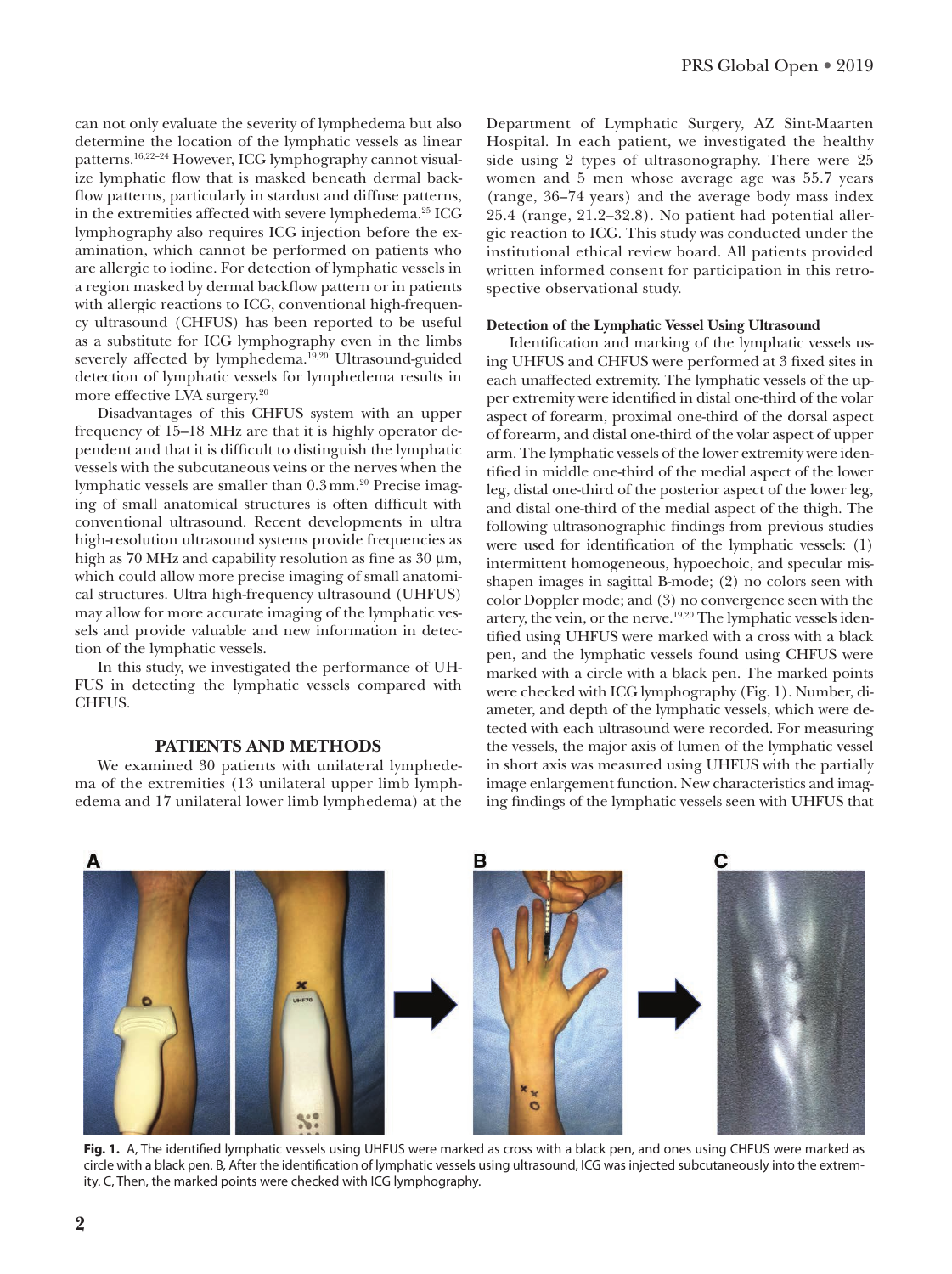|  |  |  |  | Table 1. Summary of Lymphatic Vessels in US |
|--|--|--|--|---------------------------------------------|
|--|--|--|--|---------------------------------------------|

| US detection of 178 lymphatic vessels in 30 unaffected extremities |                        |  |  |  |  |  |
|--------------------------------------------------------------------|------------------------|--|--|--|--|--|
| No. lymphatic vessel                                               |                        |  |  |  |  |  |
| Detected both with UHFUS and CHFUS                                 | $109(61.2\%)$          |  |  |  |  |  |
| Detected only with UHFUS                                           | $60(33.7\%)$           |  |  |  |  |  |
| Detected only with CHFUS                                           | $9(5.1\%)$             |  |  |  |  |  |
| Diameter of lymphatic vessel (mm)*                                 |                        |  |  |  |  |  |
| Detected both with UHFUS and CHFUS                                 | $0.34 - 0.58$ $(0.44)$ |  |  |  |  |  |
| Detected only with UHFUS                                           | $0.18 - 0.32(0.26)$    |  |  |  |  |  |
| Detected only with CHFUS                                           | $0.41 - 0.52(0.45)$    |  |  |  |  |  |
| Depth of lymphatic vessel (mm)*                                    |                        |  |  |  |  |  |
| Detected both with UHFUS and CHFUS                                 | $2.5 - 9.2(5.9)$       |  |  |  |  |  |
| Detected only with UHFUS                                           | $1.4 - 3.4(2.3)$       |  |  |  |  |  |
| Detected only with CHFUS                                           | $10.2 - 16.7(12.6)$    |  |  |  |  |  |

Data are counts (percentages) otherwise indicated.

\*Data are ranges (averages).

US, ultrasound.

could not be seen with CHFUS were investigated. At the same time, the locations of each site where lymphatic vessels were not identified by each ultrasound were recorded. Then, the recorded locations were also checked with ICG lymphography.

UHFUS was performed with Vevo MD ultrasound device (FUJIFILM VisualSonics, Amsterdam, the Netherlands) using a 70 MHz linear array transducer. CHFUS was performed with ProSound F75 (Hitachi Medical Corporation, Tokyo, Japan) using a 18 MHz linear array transducer. All ultrasound detections were performed by one of the study authors (A.H.). ICG lymphography was performed as follows: 0.2mL of ICG (VERDYE 0.125%; Diagnostic Green GmbH, Deutschland, Germany) was injected subcutaneously into the upper extremities at the second web space of the hand and the ulnar border of the palmaris longus tendon at the level of the wrist, and the lower extremities at the first web space of the foot and the lateral border of the Achilles tendon.<sup>22-24</sup>

#### **Statistical Analysis**

The accuracy of ultrasonography in detecting the lymphatic vessels was estimated by calculating and comparing the sensitivity and specificity of UHFUS and CHFUS with ICG lymphography findings. Comparisons were made between UHFUS and CHFUS on the number and diameter of the lymphatic vessels in the upper and lower extremities, which could be detected in each ultrasound system. Plus-minus values represented mean ± SD. Differences in the means between groups were analyzed by Mann-Whitney U test, and difference in sensitivity between UHFUS and CHFUS was analyzed by chi-square test. All *P* values were 2-sided, and statistical significance was accepted at  $P < 0.05$ .

## **RESULTS**

In total, 178 lymphatic vessels were detected using UH-FUS and CHFUS at 90 sites in 30 unaffected extremities. ICG lymphography showed linear pattern in all extremities, and all linear lines passed over the one of or both marked points, which were detected as the lymphatic vessel on ultrasound.

One hundred sixty-nine lymphatic vessels were detected with UHFUS, whereas 118 lymphatic vessels with CHFUS. The average diameter of lymphatic vessel detected with UHFUS was 0.38mm, and that detected with CHFUS was 0.44mm. The average depth of lymphatic vessel detected with UHFUS was 4.6mm, and that detected with CHFUS was 6.4mm; Table 1).

# **Comparison of Ultra High-frequency Ultrasound and Conventional High-frequency Ultrasound**

The sensitivity and specificity of UHFUS for detection of lymphatic vessel were 94.9% and 98.3%, respectively, and those of CHFUS were 66.3% and 91.3%, respectively.

UHFUS detected more lymphatic vessels in superficial layer, which is within 5mm than CHFUS in all sites of extremities (Table 2).

Significant differences were seen between UHFUS and CHFUS in the number of lymphatic vessel of upper and lower extremity (7.00±1.33 versus 4.15±0.47; *P* < 0.001,  $4.59\pm0.76$  versus  $3.82\pm0.53$ ;  $P = 0.042$ ). The numbers of the lymphatic vessels found at the volar aspect of the forearm, the dorsal aspect of the forearm and the medial aspect of the lower leg were significantly larger with UHFUS than those with CHFUS  $(2.85 \pm 0.47 \text{ versus } 1.54 \pm 0.27; P < 0.001,$ 2.15±0.31 versus 0.85±0.31; *P* < 0.001, 2.06±0.31 versus  $1.52\pm0.26$ ;  $P = 0.007$ ; Table 3).

Significant differences were seen between UH-FUS and CHFUS in the diameter of lymphatic vessel of the upper and lower extremity  $(0.336 \pm 0.008)$ versus 0.403 ± 0.002 mm; *P* < 0.001, 0.417 ± 0.001 versus  $0.468 \pm 0.003$  mm;  $P < 0.001$ ). The diameter of the lymphatic vessels found at the volar aspect of the forearm, the dorsal aspect of the forearm and the medial aspect of the lower leg were significantly smaller with UHFUS than those with CHFUS  $(0.321 \pm 0.005$ versus  $0.381 \pm 0.001$  mm;  $P < 0.001$ ,  $0.288 \pm 0.005$  versus  $0.366 \pm 0.001$  mm;  $P < 0.001$ ,  $0.383 \pm 0.008$  versus  $0.439 \pm 0.003$  mm;  $P = 0.007$ ; Table 4).

**Table 2. Depth of Lymphatic Vessels That Could Be Detected Using UHFUS and CHFUS**

| Depth from the Body<br>Surface (mm) | <b>Detection Site</b>               |    |                                   |    |                                    |  |                                  |    |                                      |    |                                         |     |
|-------------------------------------|-------------------------------------|----|-----------------------------------|----|------------------------------------|--|----------------------------------|----|--------------------------------------|----|-----------------------------------------|-----|
|                                     | <b>Volar Aspect</b><br>of Upper Arm |    | <b>Volar Aspect</b><br>of Forearm |    | <b>Dorsal Aspect</b><br>of Forearm |  | <b>Medial Aspect</b><br>of Thigh |    | <b>Medial Aspect</b><br>of Lower Leg |    | <b>Posterior Aspect</b><br>of Lower Leg |     |
|                                     |                                     |    |                                   |    |                                    |  |                                  |    |                                      |    |                                         |     |
| < 5                                 |                                     | h  | 23                                |    | 20                                 |  |                                  |    | 26                                   | 14 |                                         |     |
| $5 - 10$                            | 15                                  | 15 | 14                                |    |                                    |  | 18                               | 18 |                                      |    | 10                                      | 10  |
| $10 - 15$                           |                                     |    |                                   |    |                                    |  |                                  |    |                                      |    |                                         |     |
| 15<                                 |                                     |    |                                   |    |                                    |  |                                  |    |                                      |    |                                         |     |
| Total                               | 26                                  | 23 | 37                                | 20 | 28                                 |  | 25                               | 23 | 35                                   | 26 | 18                                      | -15 |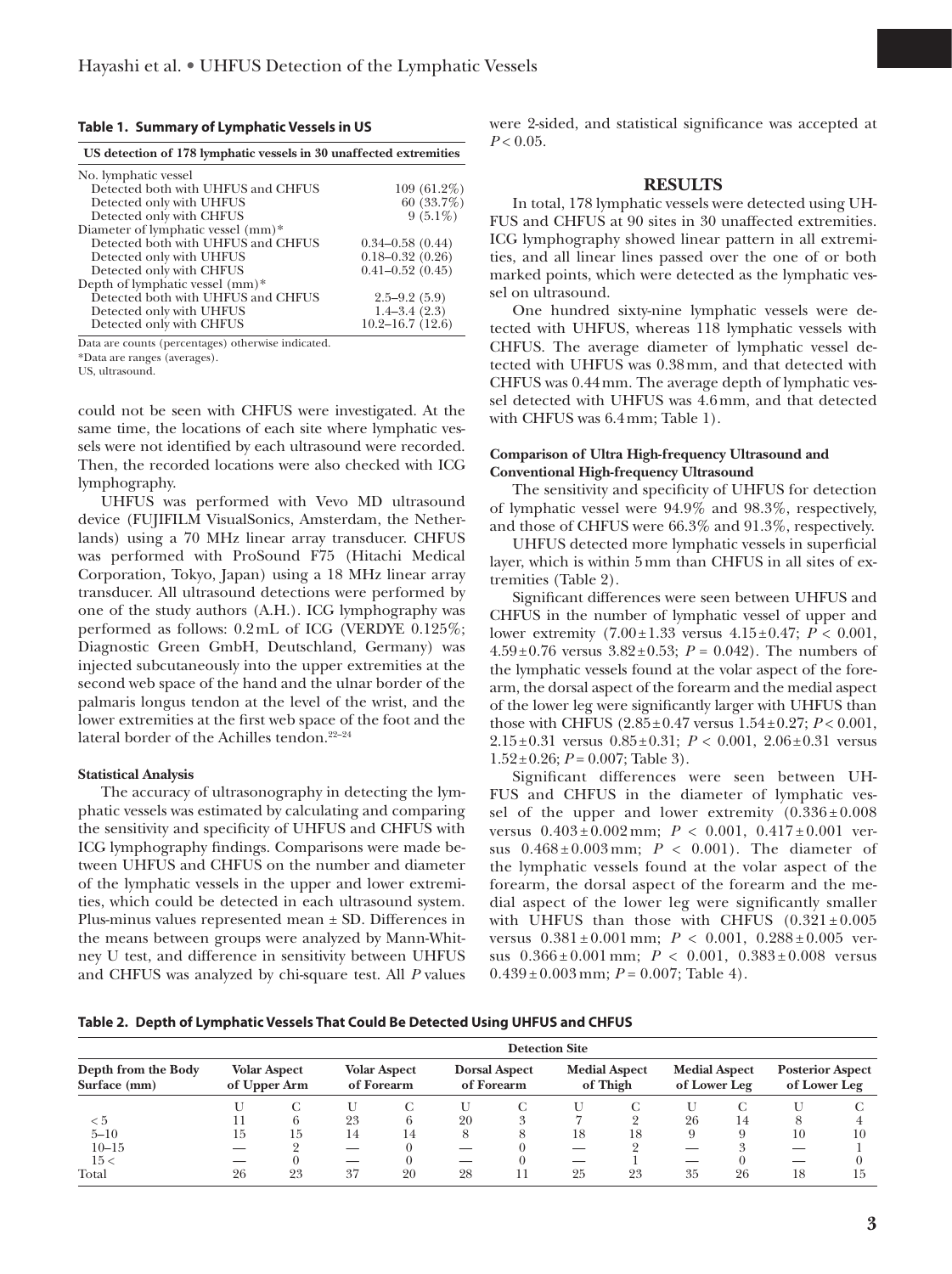# **Table 3. Comparison between UHFUS and CHFUS in Number of Detected Lymphatic Vessel**

| <b>Detection Site</b>         | <b>UHFUS</b>    | <b>CHFUS</b>    | P          |
|-------------------------------|-----------------|-----------------|------------|
| Upper extremity               | $7.00 \pm 1.33$ | $4.15 + 0.47$   | $< 0.001*$ |
| Volar aspect of upper arm     | $2.00 \pm 0.33$ | $1.77 + 0.19$   | 0.260      |
| Volar aspect of forearm       | $2.85 \pm 0.47$ | $1.54 \pm 0.27$ | $< 0.001*$ |
| Dorsal aspect of forearm      | $2.15 \pm 0.31$ | $0.85 \pm 0.31$ | $< 0.001*$ |
| Lower extremity               | $4.59 + 0.76$   | $3.82 \pm 0.53$ | $0.042*$   |
| Medial aspect of thigh        | $1.47 \pm 0.26$ | $1.41 \pm 0.26$ | 0.739      |
| Medial aspect of lower leg    | $2.06 \pm 0.31$ | $1.52 \pm 0.26$ | $0.007*$   |
| Posterior aspect of lower leg | $1.06 \pm 0.18$ | $0.88 \pm 0.11$ | 0.189      |

 $*P < 0.05$ 

**Table 4. Comparison between UHFUS and CHFUS in Diameter of Detected Lymphatic Vessel**

| <b>Detection Site</b>         | <b>UHFUS</b>       | <b>CHFUS</b>                           | P          |
|-------------------------------|--------------------|----------------------------------------|------------|
| Upper extremity               | $0.336 \pm 0.008$  | $0.403 \pm 0.002$ < 0.001 <sup>*</sup> |            |
| Volar aspect of upper arm     | $0.411 \pm 0.006$  | $0.440 \pm 0.002$                      | 0.110      |
| Volar aspect of forearm       | $0.321 \pm 0.005$  | $0.381 \pm 0.001$ < 0.001*             |            |
| Dorsal aspect of forearm      | $0.288 \pm 0.005$  | $0.366 \pm 0.001$ < 0.001 <sup>*</sup> |            |
| Lower extremity               | $0.417 \pm 0.001$  | $0.468 \pm 0.003$                      | $< 0.001*$ |
| Medial aspect of thigh        | $0.447 \pm 0.009$  | $0.488 \pm 0.003$                      | 0.073      |
| Medial aspect of lower leg    | $0.383 \pm s0.008$ | $0.439 \pm 0.003$                      | $0.007*$   |
| Posterior aspect of lower leg | $0.442 \pm 0.011$  | $0.486 \pm 0.003$                      | 0.132      |

#### $*P < 0.05$ .

# **New Characteristic and Imaging Finding of the Lymphatic Vessel in UHFUS**

UHFUS showed clearer images for detecting lymphatic vessels and surrounding tissues than CHFUS (Figs. 2, 3). The veins were collapsed when the transducer was pushed against the skin of the examined sites, while the lymphatic vessels were less likely to collapse under the same setting (Figs. 4, 5; **see** video, Supplemental Digital Content 1, which demonstrates difference in UHFUS findings between vein and lymphatic vessels in lower leg, *[http://links.](http://links.lww.com/PRSGO/A951) [lww.com/PRSGO/A951](http://links.lww.com/PRSGO/A951)*; **see** video, Supplemental Digital Content 2, which demonstrates difference in UHFUS findings between vein and lymphatic vessels in forearm, *<http://links.lww.com/PRSGO/A952>*). Lymphatic fluids moving inside the lumen, as well as functioning valves were visualized in 36 lymphatic vessels with UHFUS (**see** video, Supplemental Digital Content 3, which demonstrates lymphatic fluids moving with valve functioning, *<http://links.lww.com/PRSGO/A953>*).

#### **DISCUSSION**

This study revealed high sensitivity and specificity of UHFUS for detection of the lymphatic vessels when compared with those of CHFUS. This study also showed UHFUS could detect the lymphatic vessels with smaller diameter and larger number of lymphatic vessels in the upper and lower extremities. In addition, from the results of this study, this advanced ultrasound showed not only unprecedented clear image of the lymphatic vessels, even ones with diameters smaller than 0.3mm, but also new characteristics and imaging findings that could not be observed using CHFUS. To our knowledge, this is the first attempt to detect lymphatic vessels using UHFUS.

Several techniques using CHFUS have been reported for detection of the lymphatic vessels using ultrasound. Goldberg et al.<sup>26</sup> reported contrast-enhanced ultrasonographic imaging of the lymphatic vessel. They reported that lymphosonography can be used to detect lymphatic drainage pathways in a variety of animal models using contrast medium. Sever et al.<sup>27</sup> reported ultrasonographic imaging of human breast lymphatic vessels in patients with breast cancer using contrast medium. In our previous report, ultrasound visualization of lymphatic vessels in the lower leg of healthy volunteers was demonstrated without the use of contrast medium: intermittent homogeneous, hypoechoic, and specular misshapen images were the characteristic findings of lymphatic vessels.19 We also revealed that ultrasonography could also detect the lymphatic vessels in the limbs affected with lymphedema where dermal backflow patterns were shown with ICG lymphography.

Although ultrasound visualization of the lymphatic vessels has made great progress using CHFUS, there are several disadvantages of CHFUS system with an upper frequency of 15–18 MHz: (1) it is highly operator dependent; and (2) it is difficult to distinguish the lymphatic vessels from subcutaneous vasculature or nerves.<sup>20</sup> Precise imag-



**Fig. 2.** A, CHFUS showed 2 lymphatic vessels (yellow arrow) and great saphenous vein (blue arrow) in the medial aspect of lower leg. B, UHFUS showed clearer image of them. The diameter of lymphatic vessels was around 0.3mm.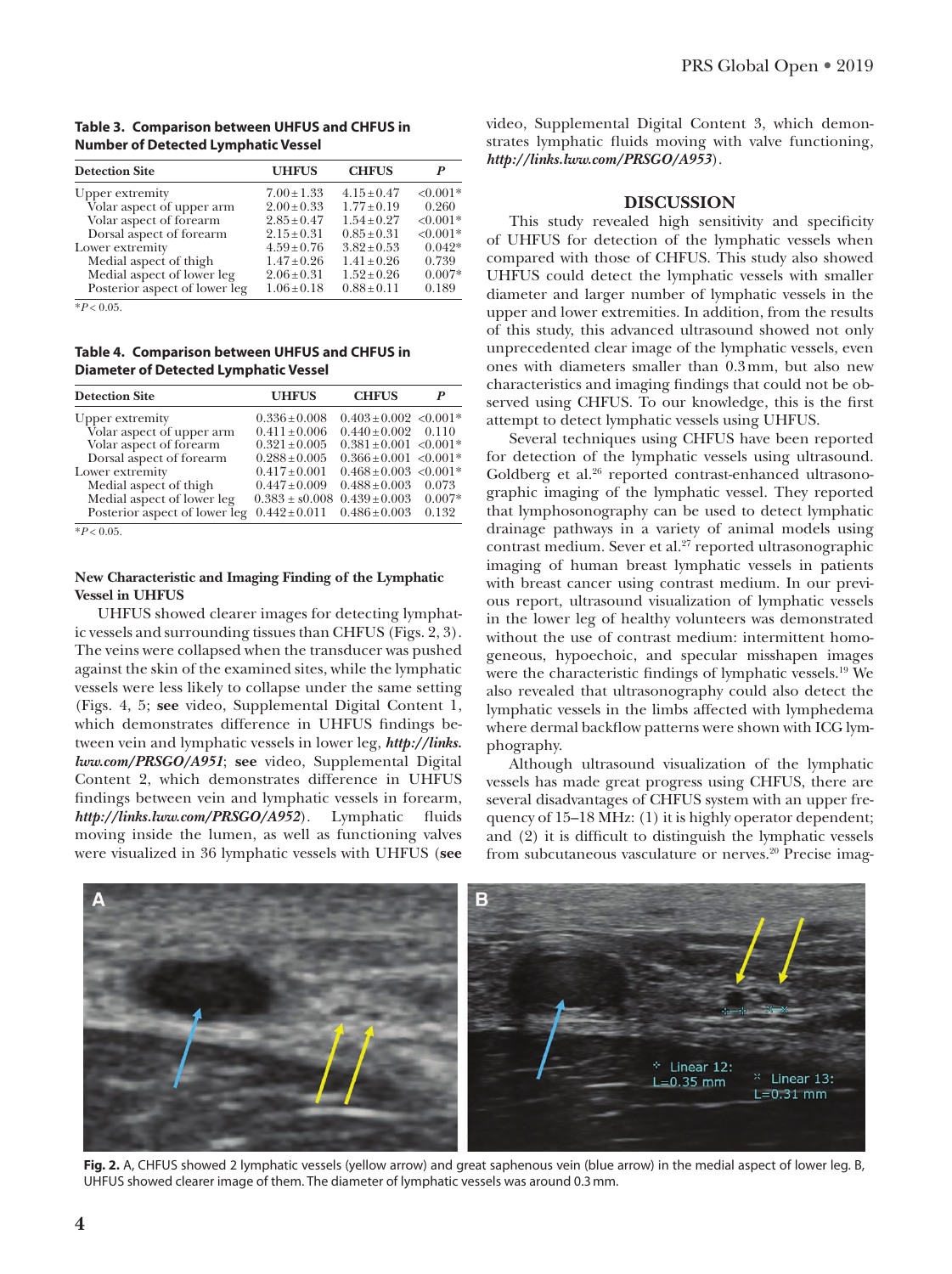

**Fig. 3.** A, CHFUS showed lymphatic vessels (yellow arrow), small saphenous vein (blue arrow), and sural nerve (red arrow) in the posterior aspect of lower leg. B, UHFUS showed clearer image of them. The diameter of lymphatic vessels was around 0.5mm.



**Fig. 4.** A, UHFUS showed clear image of lymphatic vessels (yellow arrow), great saphenous vein (blue arrow), and saphenous nerve (red arrow) in the medial aspect of lower leg. The diameter of lymphatic vessels was around 0.2mm. B, Lymphatic vessel was not colored in color Doppler mode. C, Vein was collapsed when the transducer was pushed against skin of examined site, while lymphatic vessel was less likely to collapse.

ing of small size anatomical structures is often difficult with conventional ultrasound.

In recent years, research on small animals promoted advances in diagnostic imaging technologies, such as UH-FUS, which has recently been approved.28,29 This novel device has recently been approved for use in humans.30 The transducer with 70 MHz permits more precise detection of small size anatomical structures. We explored the use

of ultra high-resolution ultrasound for detecting the lymphatic vessels, and the present study revealed that UHFUS provides unprecedented clear images of the lymphatic vessels along with new valuable information of the ultrasonographic images of the lymphatic vessels. In our study, we believe that these advantages of UHFUS allowed detection of larger number of the smaller diameter lymphatic vessels particularly in the superficial layer.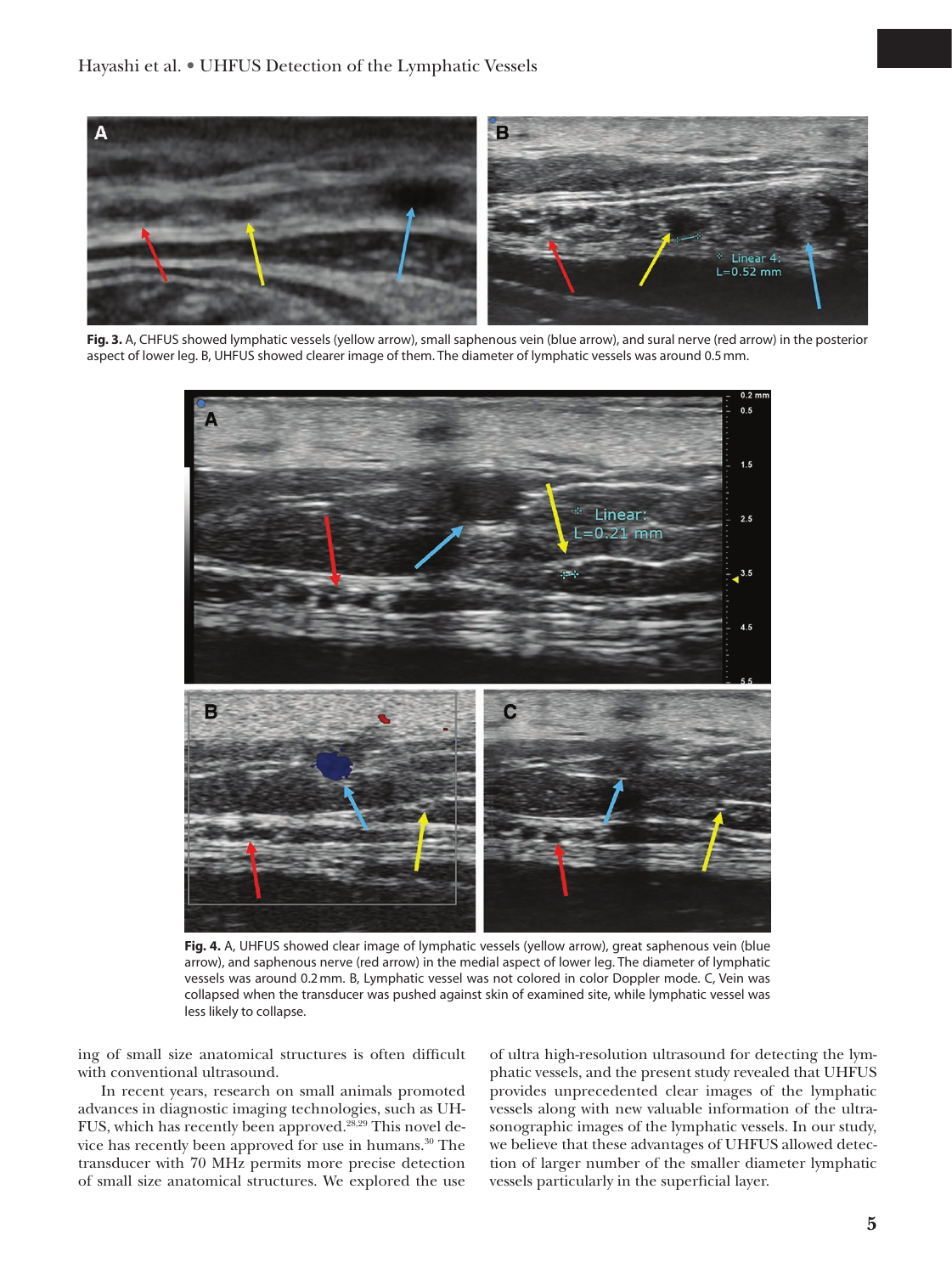

**Fig. 5.** A, UHFUS showed clear image of lymphatic vessels (yellow arrow) and cephalic vein (blue arrow) in the volar aspect of forearm. The diameter of lymphatic vessels was around 0.2mm. B, Lymphatic vessel was not colored in color Doppler mode. C, Vein was collapsed when the transducer was pushed against skin of examined site, while lymphatic vessel was less likely to collapse.



**Video Graphic 1.** See video, Supplemental Digital Content 1, which displays UHFUS in the medial aspect of lower leg showed that vein was collapsed when the transducer was pushed against skin of examined site, while lymphatic vessel was less likely to collapse, *[http://](http://links.lww.com/PRSGO/A951) [links.lww.com/PRSGO/A951](http://links.lww.com/PRSGO/A951)*.

This study showed that lymphatic vessels were less likely to collapse when pressure was applied to the skin with the transducer. Macdonald et al.<sup>31</sup> reported that amount of lymphatic flow positively correlated with regional tissue pressure in the previous study. From this viewpoint and our results, we discovered that expansion of the lymphatic vessel could be observed when pressure was applied to the



**Video Graphic 2.** See video, Supplemental Digital Content 2, which displays UHFUS in the volar aspect of forearm showed that vein was collapsed when the transducer was pushed against skin of examined site, while lymphatic vessel was less likely to collapse, *[http://](http://links.lww.com/PRSGO/A952) [links.lww.com/PRSGO/A952](http://links.lww.com/PRSGO/A952)*.

vessel via the transducer. Thus, the lymphatic vessels can be distinguished from other structures by not only shape and echogenic texture but also adopting this pressure application technique.

Lymphatic fluids moving inside the lumen and functioning valves were visualized in some lymphatic vessels with UHFUS in this study. The lymphatic vessels become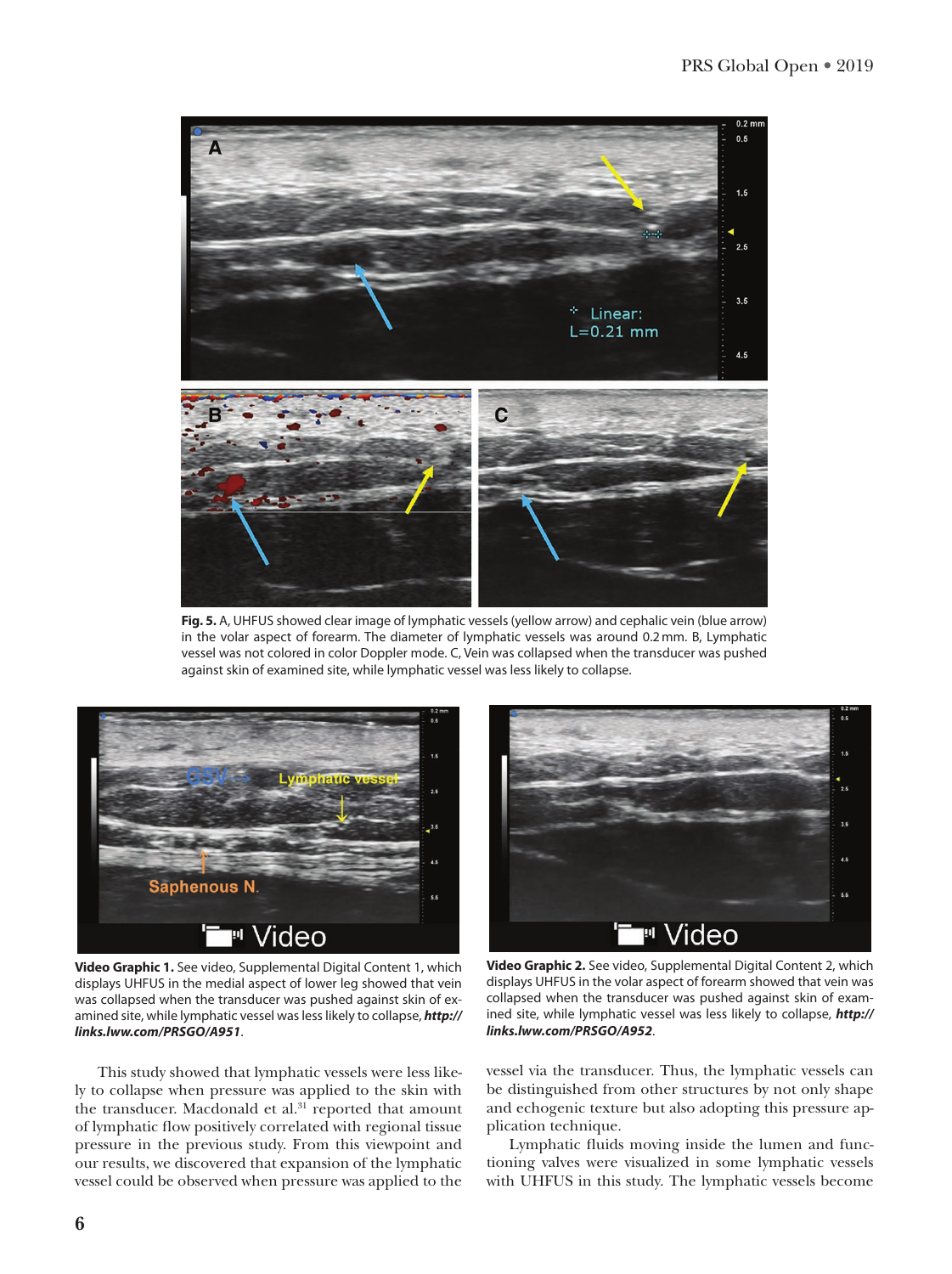

**Video Graphic 3.** See video, Supplemental Digital Content 3, which displays UHFUS in the medial aspect of thigh showed that lymphatic fluid moving with valve functioning, *<http://links.lww.com/PRSGO/A953>*.

sclerotic over time after lymph flow obstruction, and lose their function to drain lymph fluid in peripheral lymphedema patient. Anastomosing the severely sclerotic lymphatic vessels leads to minimum therapeutic effect in LVA. Therefore, identification of functional lymphatic vessels is important for LVA. UHFUS may have the big advantage of identification of functional lymphatic vessels, including ones with diameters smaller than 0.3mm, for lymphedema cases preoperatively.

One of disadvantages of this new device is its limited reaching distance of ultrasound. The deepest layer from which the device can obtain images is 10mm from the superficial surface. Although it can clearly visualize the lymphatic vessels in the forearm and the lower leg, where the lymphatic vessels lie in a relatively superficial layer, it cannot visualize the lymphatic vessels in the upper arm and the thigh, where the lymphatic vessels run more deeply. This could have contributed to a result; the difference in the numbers of the lymphatic vessels found at the volar aspect of the upper arm and the medial aspect of the thigh was not statistically significant between UHFUS group and CHFUS group. For detection of the lymphatic vessels running deeper than 10mm from the skin surface, use of a transducer with 48 MHz (max image depth: 23.5mm) is recommended.

Limitations of the present study included that acquisition of accurate ultrasonographic image was highly operator-dependent. Because our ultrasound scanning of the lymphatic vessels was performed by one examiner, interoperator reliability could not be evaluated. Further studies are required to investigate the learning curve of performing ultrasound and compare it in some operator. Second, the subjects of this study were the extremities not affected by lymphedema. Ultrasonographic findings of the lymphatic vessels in lymphedematous extremities may be different from those in unaffected extremities. Because this device can visualize superficial vessels with diameters smaller than 0.3mm with high resolution, it may have a potential to assess severity of lymphosclerosis and replace ICG lymphography for the detection of lymphatic vessels in lymphedematous limbs. Third, existence

of the lymphatic vessels was not confirmed based on direct intraoperative observation of lymphatic vessels. Further studies are required to reveal correlation between UHFUS findings of the lymphatic vessels and the actual lymphatic vessels.

# **CONCLUSIONS**

UHFUS provides images with extremely high resolution, demonstrating new characteristics of the lymphatic vessels. With UFHUS, detection rate of the lymphatic vessels in nonlymphedematous extremities was higher than that with CHFUS. This advanced technology may open new frontiers in understanding and treatment of lymphedema.

*Akitatsu Hayashi, MD*

Breast Center Kameda Medical Center 929 Higashi-cho, Kamogawa City Chiba, Japan 296–8602 E-mail: [promise\\_me\\_now65@yahoo.co.jp](mailto:promise_me_now65@yahoo.co.jp)

#### **REFERENCES**

- 1. Sistrunk WE. Modification of the operation for elephantiasis. *JAMA*. 1918;71:800.
- 2. Szuba A, Cooke JP, Yousuf S, et al. Decongestive lymphatic therapy for patients with cancer-related or primary lymphedema. *Am J Med.* 2000;109:296–300.
- 3. Homans J. Treatment of elephantiasis of the legs: a preliminary report. *N Eng J Med*. 1936;215:1099–1104.
- 4. Goldsmith HS, De los Santos R, Beattie EJ Jr. Relief of chronic lymphedema by omental transposition. *Ann Surg.* 1967;166: 573–585.
- 5. Thompson N. The surgical treatment of advanced postmastectomy lymphoedema of the upper limb. With the late results of treatment by the buried dermis flap operation. *Scand J Plast Reconstr Surg.* 1969;3:54–60.
- 6. O'Brien BM. Microlymphaticovenous surgery for obstructive lymphoedema. *Aust N Z J Surg.* 1977;47:284–291.
- 7. Kinmonth JB, Hurst PA, Edwards JM, et al. Relief of lymph obstruction by use of a bridge of mesentery and ileum. *Br J Surg.* 1978;65:829–833.
- 8. Baumeister RG, Siuda S. Treatment of lymphedemas by microsurgical lymphatic grafting: what is proved? *Plast Reconstr Surg.* 1990;85:64–74; discussion 75.
- 9. Cheng MH, Huang JJ, Huang JJ, et al. A novel approach to the treatment of lower extremity lymphedema by transferring a vascularized submental lymph node flap to the ankle. *Gynecol Oncol.* 2012;126:93–98.
- 10. Koshima I, Inagawa K, Urushibara K, et al. Supermicrosurgical lymphaticovenular anastomosis for the treatment of lymphedema in the upper extremities. *J Reconstr Microsurg.* 2000;16: 437–442.
- 11. Yamada Y. Studies on lymphatico-venous anastomoses in lymphedema. *Nagoya J Med* 1969;32:1–21.
- 12. Auba C, Marre D, Rodríguez-Losada G, et al. Lymphaticovenular anastomoses for lymphedema treatment: 18 months postoperative outcomes. *Microsurgery.* 2012;32:261–268.
- 13. Yamamoto T, Yamamoto N, Yoshimatsu H, et al. Factors associated with lymphosclerosis: an analysis on 962 lymphatic vessels. *Plast Reconstr Surg.* 2017;140:734–741.
- 14. Chang DW. Lymphaticovenular bypass for lymphedema management in breast cancer patients: a prospective study. *Plast Reconstr Surg.* 2010;126:752–758.